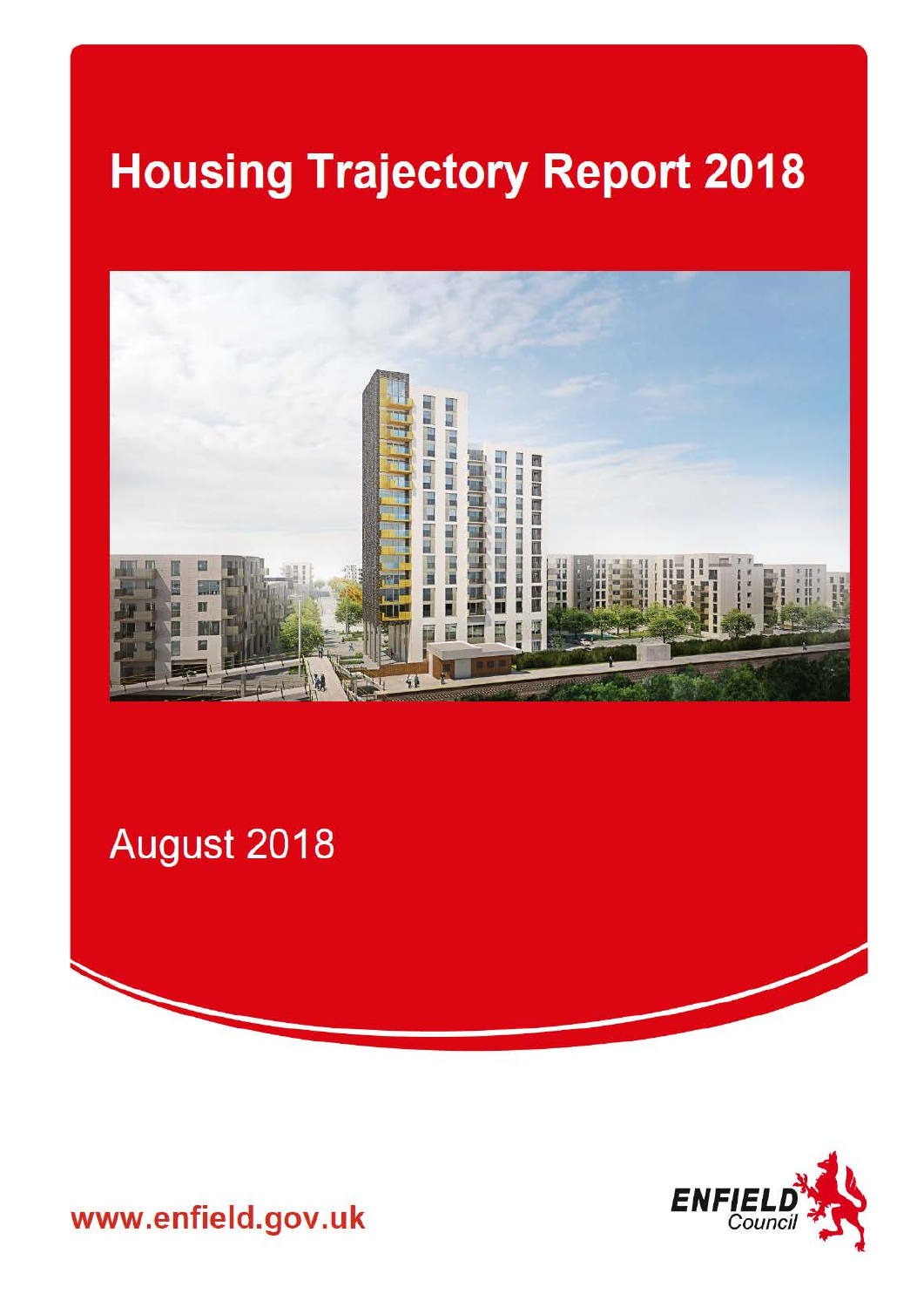# **Housing Trajectory 2018**

## **Introduction**

Enfield Council is required to prepare a housing trajectory to monitor the delivery of housing provision as part of the Annual Monitoring Report. This Report summarises the provision for new housing in the borough over the past year, monitoring performance against Enfield's housing targets, as well as providing a trajectory of expected delivery in the borough over the next 15 years.

For the year 2016/17 there were 884 net new dwellings completed in the borough, exceeding the target of 798 by 11%. Of these new homes 41% were affordable.

This Report demonstrates that Enfield can meet its 5-year housing supply requirement – as established by the London Plan targets – at both the 5% and 20% buffer levels. Supply is supported by major deliverable sites including redevelopment within regeneration locations along the North Circular Road and Meridian Water, large-scale Council estate renewal projects, and redevelopment of a consolidated hospital and a former-university site.

# **The National Planning Policy Framework (NPPF) and 5-Year Supply**

The NPPF (2018) paragraph 73 sets out the requirements on local planning authorities to include a trajectory illustrating the expected rate of housing delivery over the plan period to boost the supply of housing, including:

*Local planning authorities should identify and update annually a supply of specific deliverable sites sufficient to provide a minimum of five years' worth of housing against their housing requirement set out in adopted strategic policies, or against their local housing need where the supply strategic policies are more than five years old. The supply of specific deliverables sites should in addition include a buffer (moved forward from later in the plan period) of:* 

- *a) 5% to ensure choice and competition in the market for land; or*
- *b) 10% where the local planning authority wishes to demonstrate a five year supply of deliverable sites through an annual position statement or recently adopted plan, to account for any fluctuations in the market during that year; or*
- *c) 20% where there has been significant under delivery of housing over the previous three years, to improve the prospect of the achieving the planned supply.*

An up-to-date Housing Trajectory and 5-year supply of housing land is needed to ensure a Local Plan is not out of date. In the absence of a current Local Plan and Housing Trajectory the NPPF states that applications should be granted permission unless adverse impacts would significantly and demonstrably outweigh the benefits when assessed against the policies of the framework.

# **Meeting Enfield's Housing Target**

The adopted London Plan (2016) provides Enfield's housing target of 798 units per annum, which would require 3,990 dwellings over the next five years.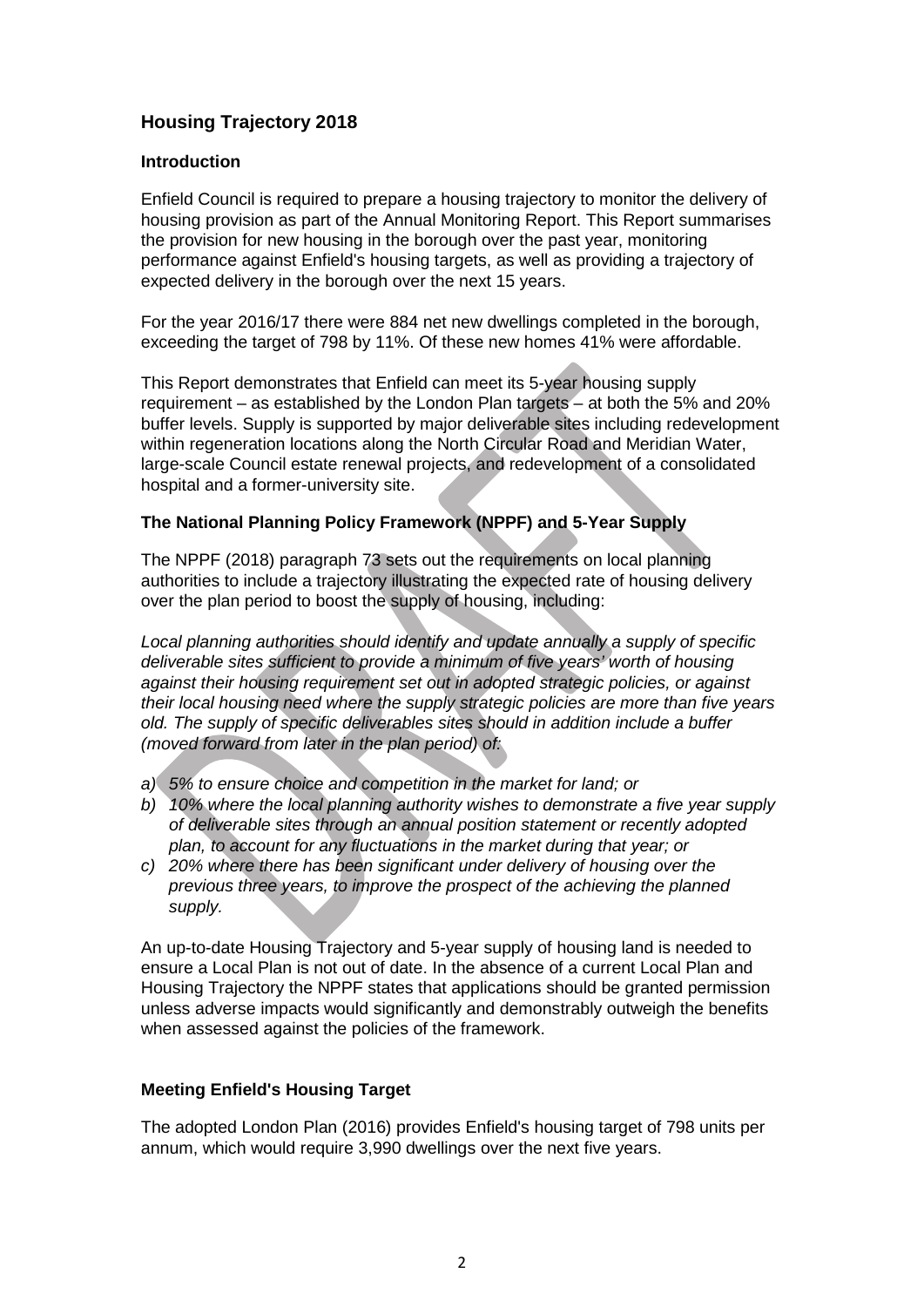Enfield must identify housing supply over the five year period 2018/19 to 2022/23, which is calculated based on financial year (1 April to 31<sup>st</sup> March). The delivery supply meets the London Plan target of 3,990 and provides a sufficient buffer. Table 1 below shows that Enfield's 5-year supply delivers 4,808 dwellings between 2018/19 to 2022/23, exceeding the 5% buffer (4,190) and the 20% buffer (4,790).

| Table 1 - NPPF 5-Year Supply                    |         |         |         |         |         |                                         |  |  |  |
|-------------------------------------------------|---------|---------|---------|---------|---------|-----------------------------------------|--|--|--|
| <b>NPPF 5-Year Supply</b>                       | 2018/19 | 2019/20 | 2020/21 | 2021/22 | 2022/23 | 5 Year<br><b>Supply</b><br><b>Total</b> |  |  |  |
| <b>GLA</b> annualised target                    | 798     | 798     | 798     | 798     | 798     | 3,990                                   |  |  |  |
| NPPF required 5% buffer                         | 40      | 40      | 40      | 40      | 40      | 200                                     |  |  |  |
| Cumulative target + 5% buffer                   | 838     | 1,676   | 2,514   | 3,352   | 4,190   |                                         |  |  |  |
| Annual requirement including 5%<br>buffer       | 838     | 838     | 838     | 838     | 838     | 4.190                                   |  |  |  |
| NPPF 20% buffer                                 | 160     | 160     | 160     | 160     | 160     | 800                                     |  |  |  |
| Cumulative target + 20% buffer                  | 958     | 1,916   | 2,874   | 3,832   | 4,790   |                                         |  |  |  |
| Annual requirement including<br>20% buffer      | 958     | 958     | 958     | 958     | 958     | 4,790                                   |  |  |  |
| Annual housing supply<br>(trajectory)           | 529     | 1,118   | 1,318   | 843     | 1000    | 4,808                                   |  |  |  |
| <b>Cumulative Supply</b>                        | 529     | 1,647   | 2,965   | 3,808   | 4,808   |                                         |  |  |  |
| Annual supply surplus or deficit                | $-269$  | $+320$  | $+520$  | $+45$   | $+202$  | 818                                     |  |  |  |
| Annual supply surplus or deficit<br>+5% buffer  | $-309$  | $+280$  | $+480$  | $+5$    | $+162$  | 618                                     |  |  |  |
| Annual supply surplus or deficit<br>+20% buffer | $-429$  | $+160$  | $+360$  | $-115$  | $+42$   | 18                                      |  |  |  |

# **Monitoring Housing Delivery**

The Housing Trajectory shows the reported completions from 2016/17 and projected completions for a 15-year period up to 2032/33. It also shows the 5-year period from 2018/19 to 2022/23.

The 5-year deliverable supply of housing sites for the period 2018/19 to 2022/23 is based upon residential sites currently under construction, sites with outstanding planning permissions yet to be completed, major regeneration sites identified in Area Action Plans, and other large sites assessed as deliverable.

Enfield's new Local Plan is under review and emerging evidence and potential new sites will continue to feed into future housing trajectories.

It should be noted that the draft London Plan (2017) proposes a significantly increased housing target for Enfield of 1,876 new dwellings per annum.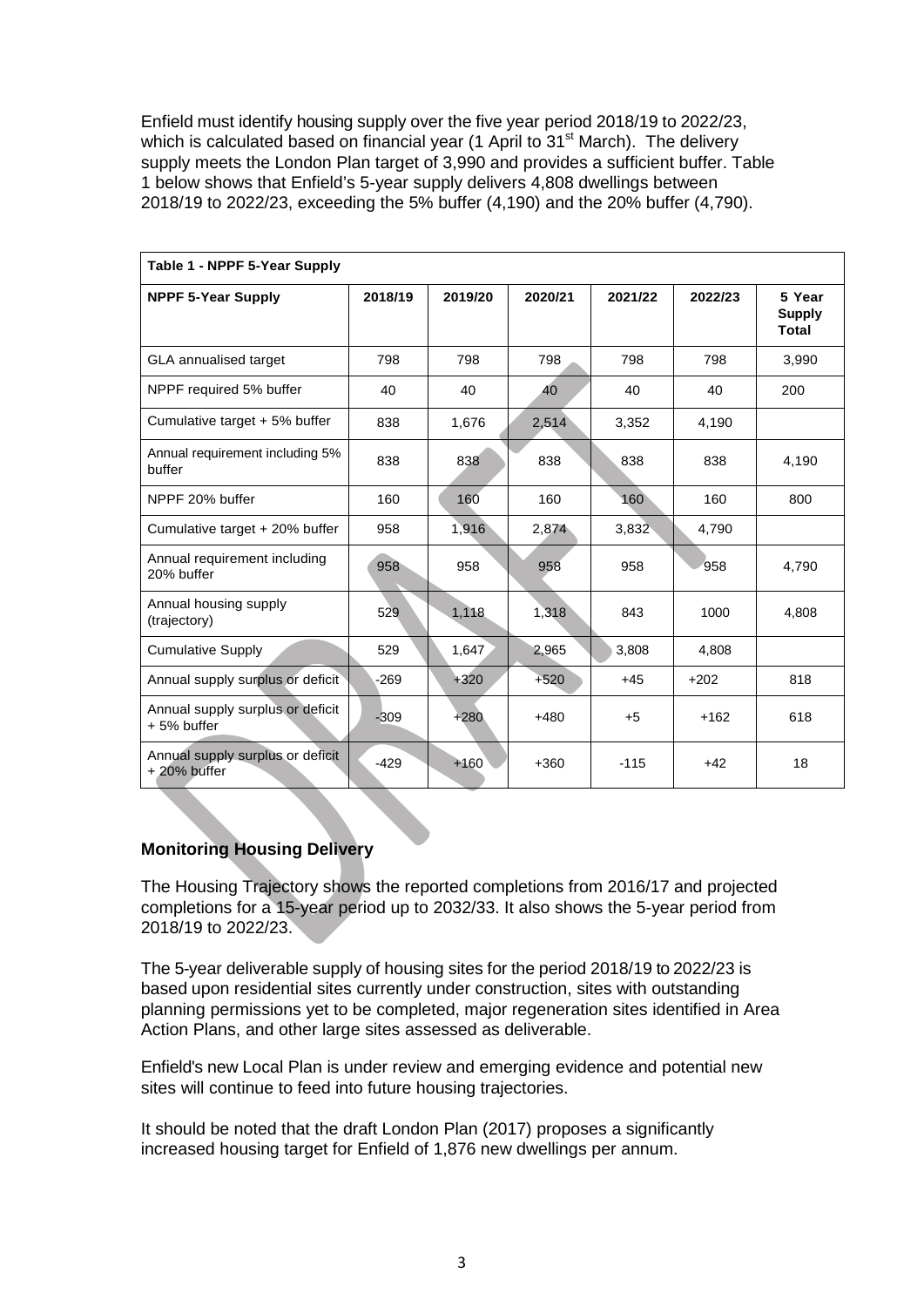

Figure 1 – Enfield Housing Trajectory 2018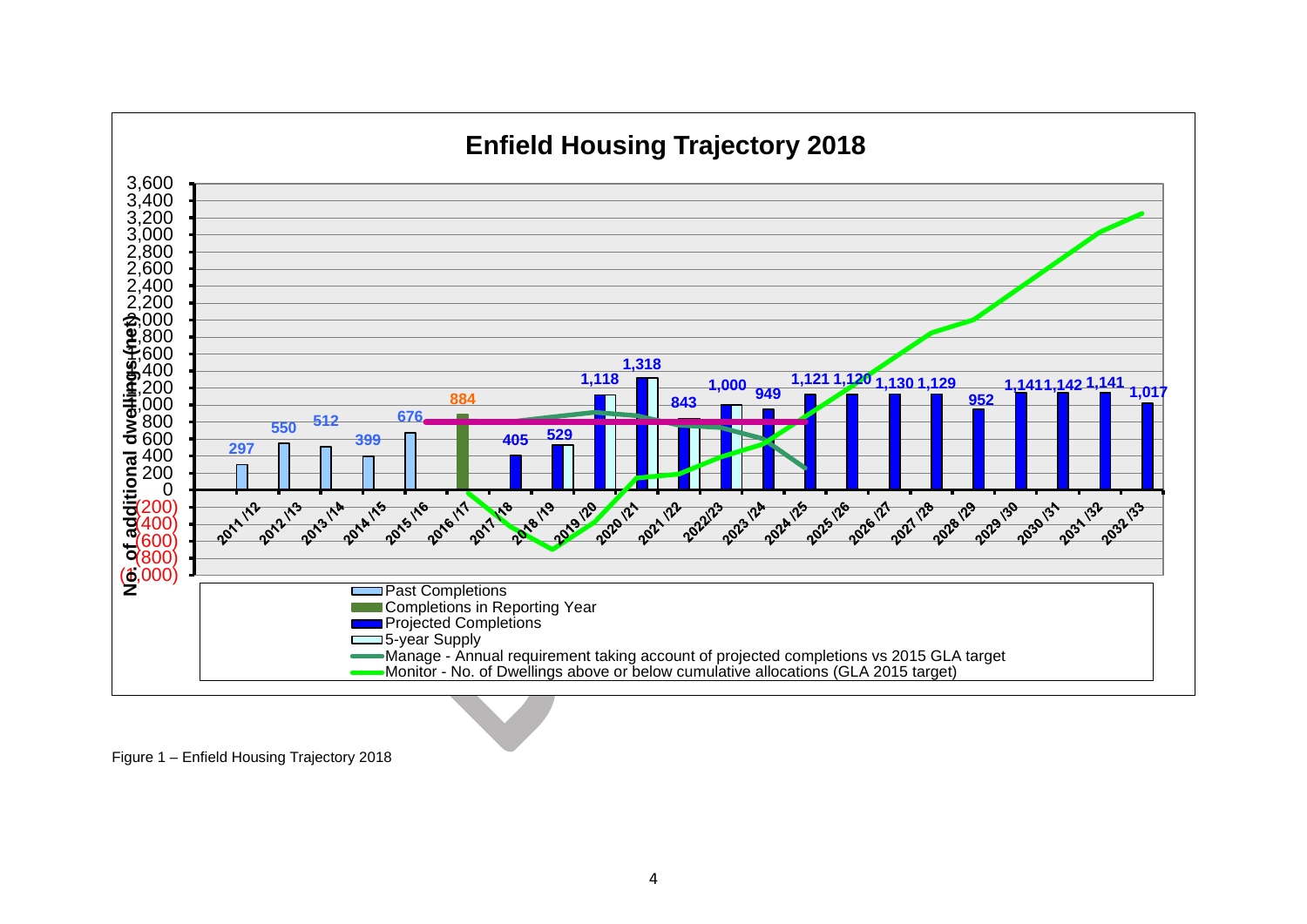# **Analysis of Core Output Housing Indicators**

Annual monitoring on the provision of new housing considers the following indicators:

- Plan period and housing targets (H1)
- Net additional dwellings in previous years (H2a)
- Net additional dwellings for the reporting year (H2b)
- Net additional dwellings in future years (H2c)
- Managed delivery target (H2d)
- New and converted dwellings on previously developed land (H3)
- Gross affordable housing completions (H5)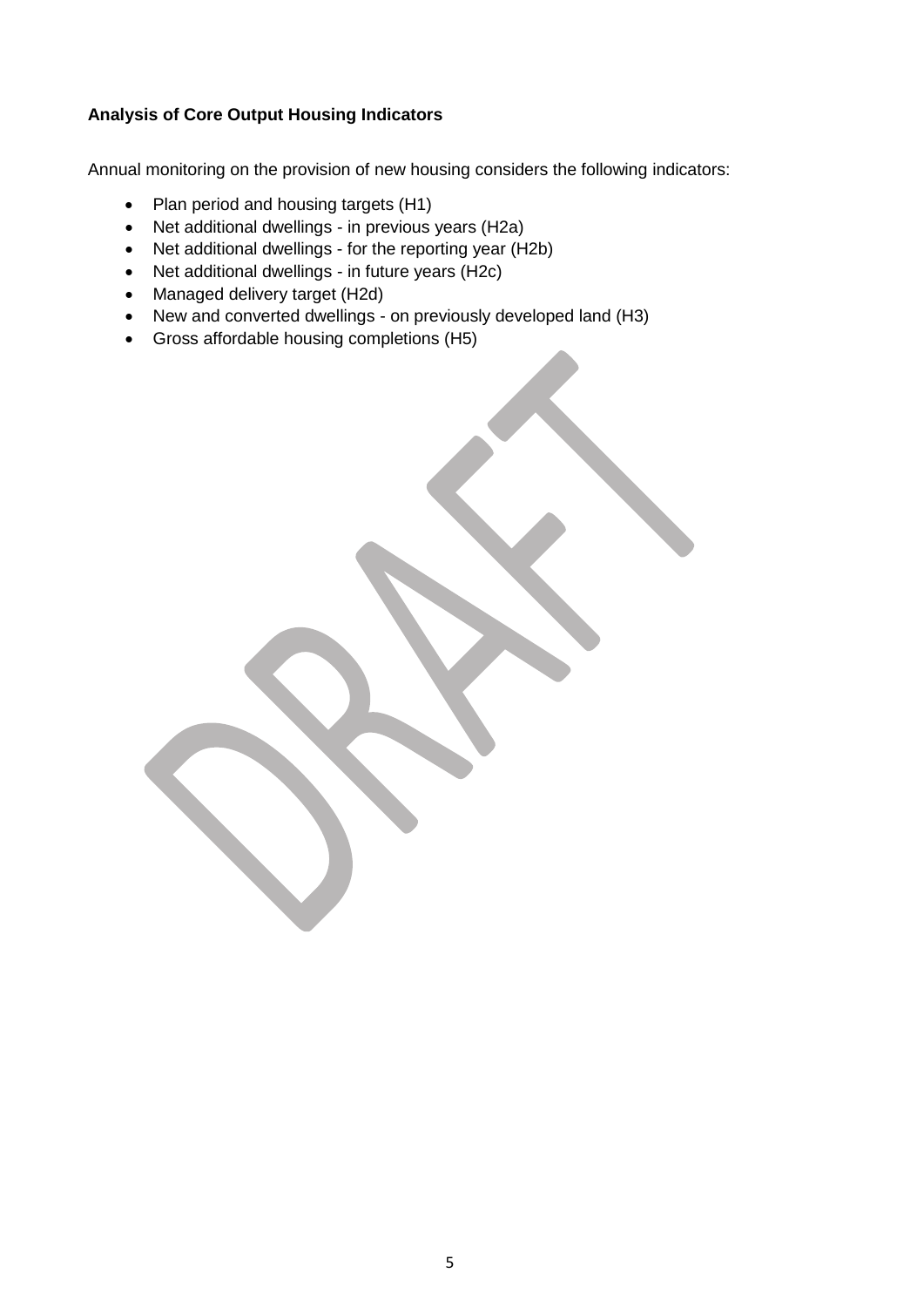**The Housing Trajectory (Table 1) provides the evidence to inform the core output indicators for housing**

| Table 1 -<br>Housing<br>Trajectory<br>2018 |                     |       |       |       |       |       |       |       |       |       |       |       |       |       |       |        |        |        |       |               |        |        |        |        |
|--------------------------------------------|---------------------|-------|-------|-------|-------|-------|-------|-------|-------|-------|-------|-------|-------|-------|-------|--------|--------|--------|-------|---------------|--------|--------|--------|--------|
|                                            |                     | 10/11 | 11/12 | 12/13 | 13/14 | 14/15 | 15/16 | 16/17 | 17/18 | 18/19 | 19/20 | 20/21 | 21/22 | 22/23 | 23/24 | 24/25  | 25/26  | 26/27  | 27/28 | 28/29         | 29/30  | 30/31  | 31/32  | 32/33  |
|                                            |                     |       |       |       |       |       |       |       |       |       |       |       |       |       |       |        |        |        |       |               |        |        |        |        |
| H <sub>2a</sub>                            |                     | 455   | 297   | 550   | 512   | 399   |       |       |       |       |       |       |       |       |       |        |        |        |       |               |        |        |        |        |
| H <sub>2</sub> b                           |                     |       |       |       |       |       | 674   | 884   | 405   |       |       |       |       |       |       |        |        |        |       |               |        |        |        |        |
| H2c                                        | I) Net<br>additions |       |       |       |       |       |       |       |       | 529   | 1118  | 1318  | 843   | 1000  | 949   | 1121   | 1120   | 1130   | 1129  | 952           | 1141   | 1142   | 1141   | 1017   |
|                                            | iii) Net<br>target  | 395   | 560   | 560   | 560   | 560   | 798   | 798   | 798   | 798   | 798   | 798   | 798   | 798   | 798   | 798    | 798    | 798    | 798   | 798           | 798    | 798    | 798    | 798    |
| H <sub>2d</sub>                            |                     |       |       |       |       |       |       | 3,758 | 3,995 | 4,524 | 5,642 | 6,960 | 7,803 | 8,803 | 9,752 | 10,873 | 11,993 | 13,123 |       | 14,252 15,204 | 16,345 | 17,487 | 18,628 | 19,645 |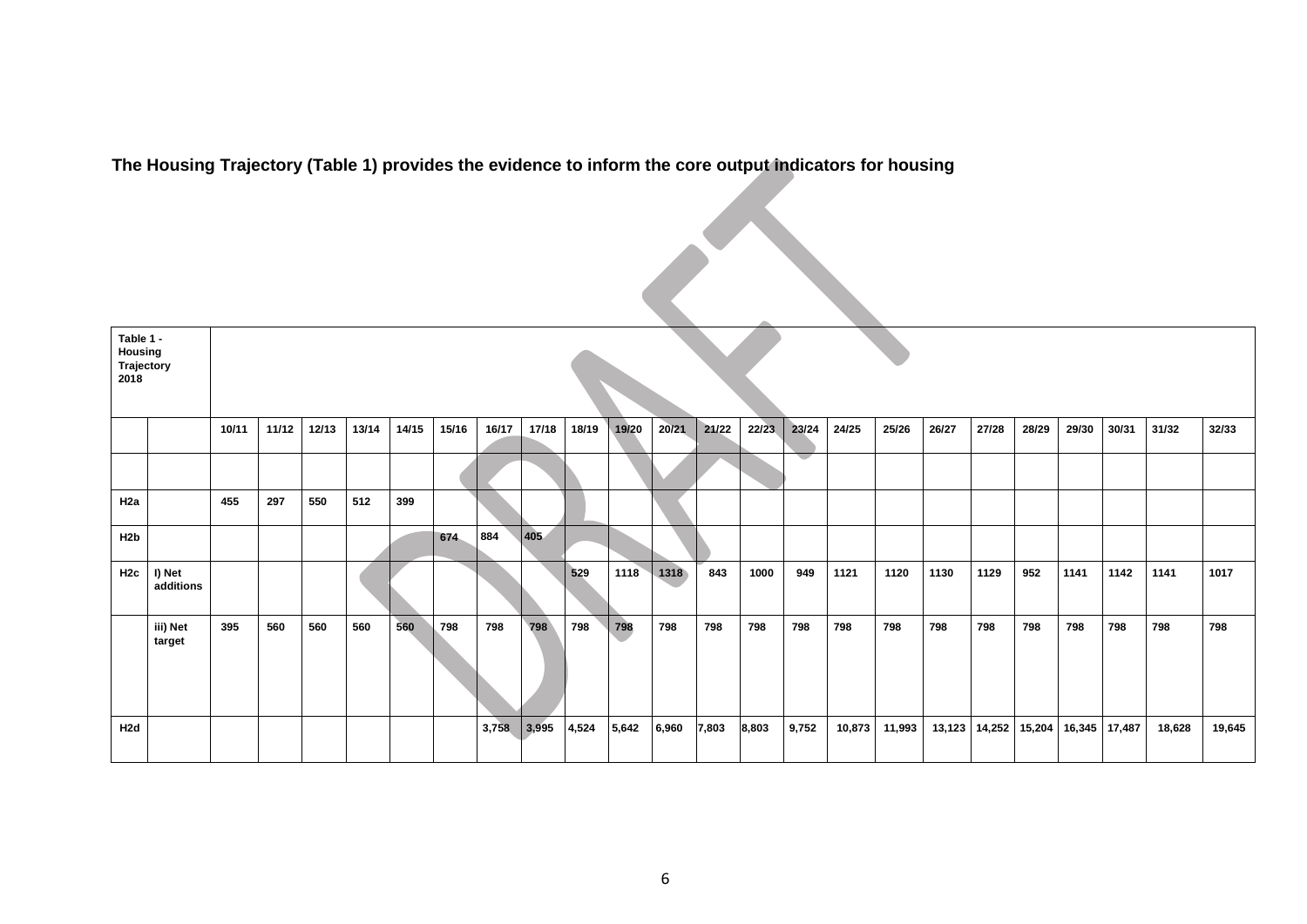#### **Plan period and housing targets (H1)**

The GLA housing targets as part of the London Plan were adopted in March 2015. Enfield's housing target is 798 per annum, which over a 5-year supply is 3,990 new dwellings. The current 5-year supply is 4,808 which sufficiently meets the target with a 20% buffer.

#### **Net additional dwellings - in previous years (H2a)**

Over the five year period between 2011/12 and 2015/16, Enfield delivered 2,434 additional new homes which is an average of 487 per year.

#### **Net additional dwellings - for the reporting year (H2b)**

During 2016/17 there were 884 net new residential units delivered in the borough. The largest scheme completed was 150 units at the former Council Depot site at Melling Drive. An office conversion under permitted development rights at Telco House on Southbury Road provided 115 units. A further 66 units were delivered at Tower Point in Enfield Town while sites along the A406 (Bowes Road) provided 95 units. Small sites (under 10 dwellings) accounted for 158 of the units.

#### **Housing Trajectory Analysis: Net additional dwellings - in future years (H2c)**

Over the five year period 2018/19 to 2022/23 known sites could deliver approximately 4,808 new homes which equates to an annual average of 962 per year.

Up until 2032/33 the Trajectory shows 15,650 additional new homes could be delivered.

# **Managed delivery target (H2d)**

The housing trajectory shows that additional 10,257 new homes could potentially be delivered in Enfield within the next decade (2018/19 to 2027/28). The "Manage" line on the trajectory considers past completions and projected delivery over the coming years to monitor housing delivery progress. This line indicates that the borough will exceed its target.

#### **New and converted dwellings - on previously developed land (H3)**

Of the new homes completed in 2016/17 over 95% were built on previously developed land. A total of 26 residential units were built on non-previously developed land.

#### **Net additional pitches (Gypsy and Traveller) (H4)**

No gypsy and traveller pitches were delivered or released in 2016/17.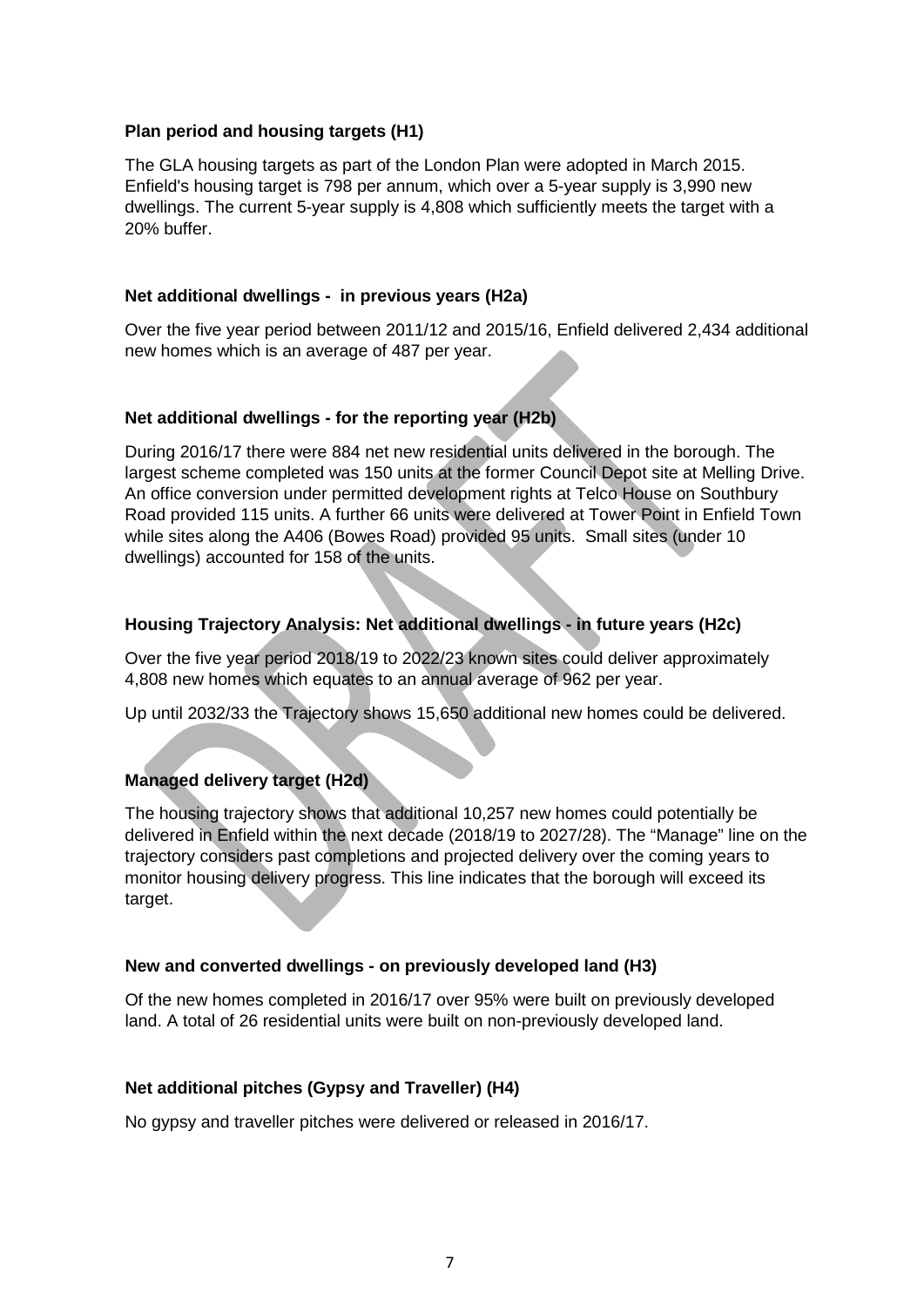#### **Gross affordable housing completions (H5)**

Developments of over 10 units in 2016/17 delivered 738 (gross) new residential homes, of which 302 units were affordable. This represents a rate of 41% affordable home delivery, exceeding Enfield's Local Plan requirement.

## **Achieving the Target and Meeting the 5 Year Supply**

National policy requires Enfield to identify a housing supply over the next five years (2018 - 2023) which meets the cumulative year on year target and includes any shortfall from the previous year and buffer requirements. Enfield exceeded the 798 target in 2016/17. In the previous four years there was a shortfall against the London Plan previous target of 560 units and against the new target of 798 in 2015/16.

The Housing Trajectory shows projected cumulative completions over the next five years to be 4,808. This is sufficient to meet the London Plan target of 3,990 units, as well as the NPPF required 5% buffer of 4,190 units. While Enfield did meet its housing target in 2016/17, if the 20% buffer were to be applied at 4,788 units, the Housing Trajectory shows this can also be met by the 5-year supply.

The next five years will see the development of a range of large projects throughout the borough, including:

- Continued delivery of sites within the North Circular Area Action Plan (NCAAP) (Ladderswood & A406 projects).
- Redevelopment of former Middlesex University sites at Ponders End and Trent Park.
- Redevelopment of the consolidated hospital site at Chase Farm.
- A programme of estate renewals (including Alma Estate and New Avenue).
- The first phases of the Meridian Water development.
- The continuation of development of small sites, changes of use and conversions.

# **Conclusions**

In 2016/17 there were 884 net (1,003 gross) new residential units completed in Enfield, an increase from the previous year 2015/16 of 797 gross (676 net) new homes. Of the new homes built in 2016/17, 41% were affordable.

The 5-year supply shows that Enfield can meet the required London Plan targets, including at 5% and 20% buffer levels.

Much housing delivery in the next five years will be met through the strategic growth sites at the North Circular Road, Meridian Water and Enfield Town, along with estate renewal and development of former hospital and Middlesex University sites.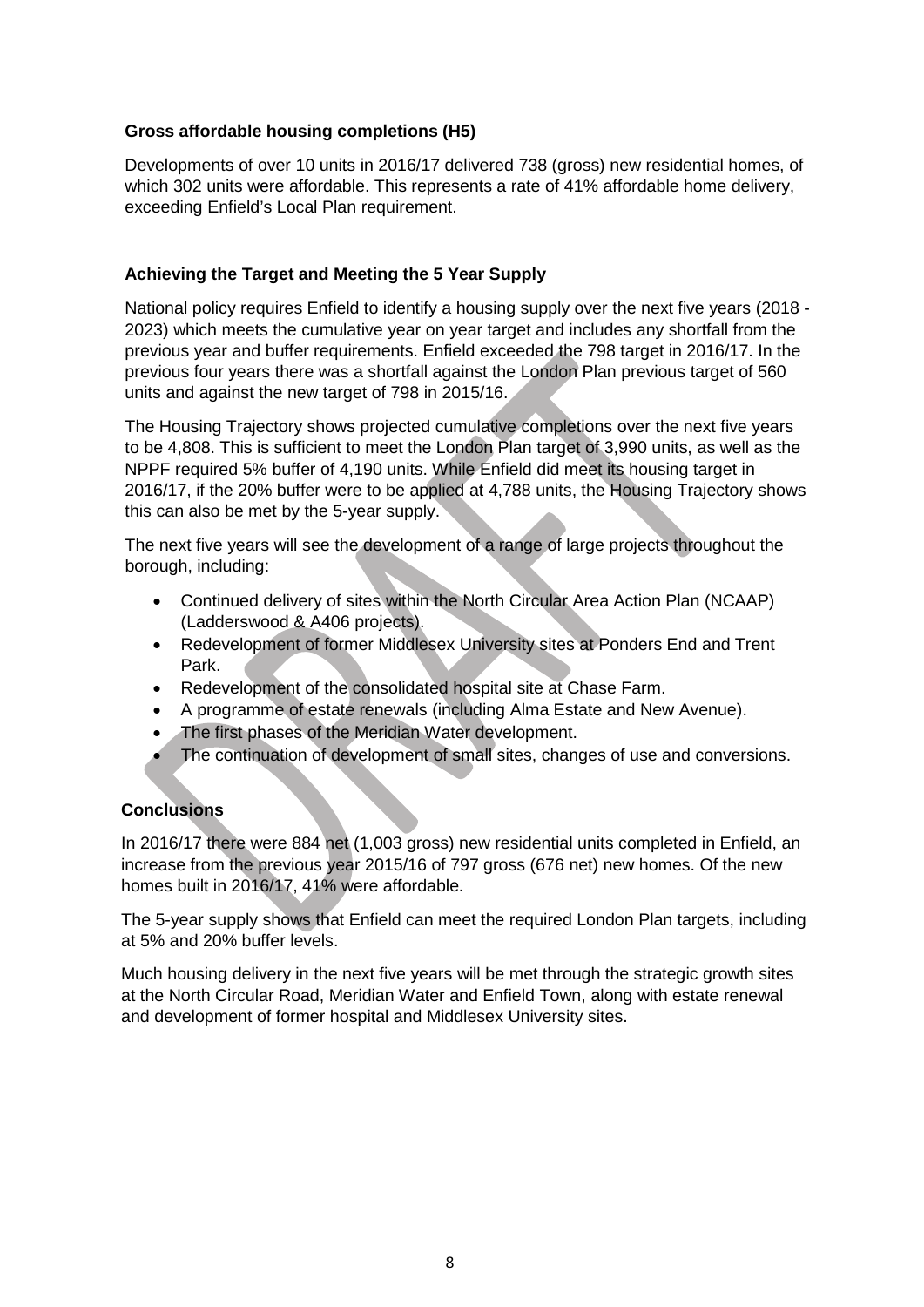# **Housing Trajectory Site Details**

## **Table 2 - Housing Pipeline: Large sites and small sites (10+ dwellings) under construction (at 31st March 2017)**

| <b>Borough Reference</b> | <b>Address</b>                                                                             | <b>Total Residential (Net)</b> |  |  |  |  |
|--------------------------|--------------------------------------------------------------------------------------------|--------------------------------|--|--|--|--|
| 15/02040/FUL             | Alma Estate Renewal - 1a (Kestrel<br>House), 15-45a Alma Road, EN3 4UH                     | 65                             |  |  |  |  |
| 15/04518/FUL             | <b>Former Middlesex University</b><br>188 - 214 Ponders End High Street,<br>EN3 4EZ        | 165                            |  |  |  |  |
| 15/04736/FUL             | 2 Park Avenue, N18 2UH                                                                     |                                |  |  |  |  |
| 15/05576/RE4             | <b>Kettering Hall</b><br>65- 69 Ordnance Road, EN3 6AQ                                     | 15                             |  |  |  |  |
| 16/01561/FUL             | Deimel Fabric Co Ltd Park Avenue, N18 24<br>2UH                                            |                                |  |  |  |  |
| P12-02202PLA             | Ladderswood Estate Redevelopment<br>Station Road, N11                                      | 356                            |  |  |  |  |
| P12-02858PLA             | North Circular Road<br>1-5 Lynton Court, 80 - 98 Bowes Road,<br><b>N13 4NP</b>             | 69                             |  |  |  |  |
| P12-02859PLA             | <b>Bowes Road Site</b><br>102 - 118 And Rear Of 120 - 138 (Site<br>6d) Bowes Road, N13 4NP | 33                             |  |  |  |  |
| P13-02583LBE             | 119-135 Lavender Hill, EN2 ORH                                                             | 3                              |  |  |  |  |
| P13-02588LBE             | 9-85 Parsonage Lane, EN2 0AG                                                               | $-11$                          |  |  |  |  |
| P13-02589LBE             | 41-63 Tudor Crescent, EN2 0TT                                                              | 3                              |  |  |  |  |
| P13-02590LBE             | 1-18 Jasper Close, EN3 5QG                                                                 | 0                              |  |  |  |  |
| P14-00197PLA             | 109 Station Road N11 1QH                                                                   | 44                             |  |  |  |  |
| P14-01696PRJ             | 33 London Road EN2 6DR                                                                     | 21                             |  |  |  |  |
| TP/06/2342               | Land At Rear Of 93-125 St. Edmunds<br>Road N9 7PS                                          | 24                             |  |  |  |  |
| TP/08/0804/REN1          | 56 Victoria Road N9 9SU                                                                    | 13                             |  |  |  |  |
| <b>Total</b>             |                                                                                            | 838                            |  |  |  |  |
|                          | Further homes on small sites, under 10 dwellings                                           | 209                            |  |  |  |  |
| <b>Total</b>             |                                                                                            | 1,047                          |  |  |  |  |